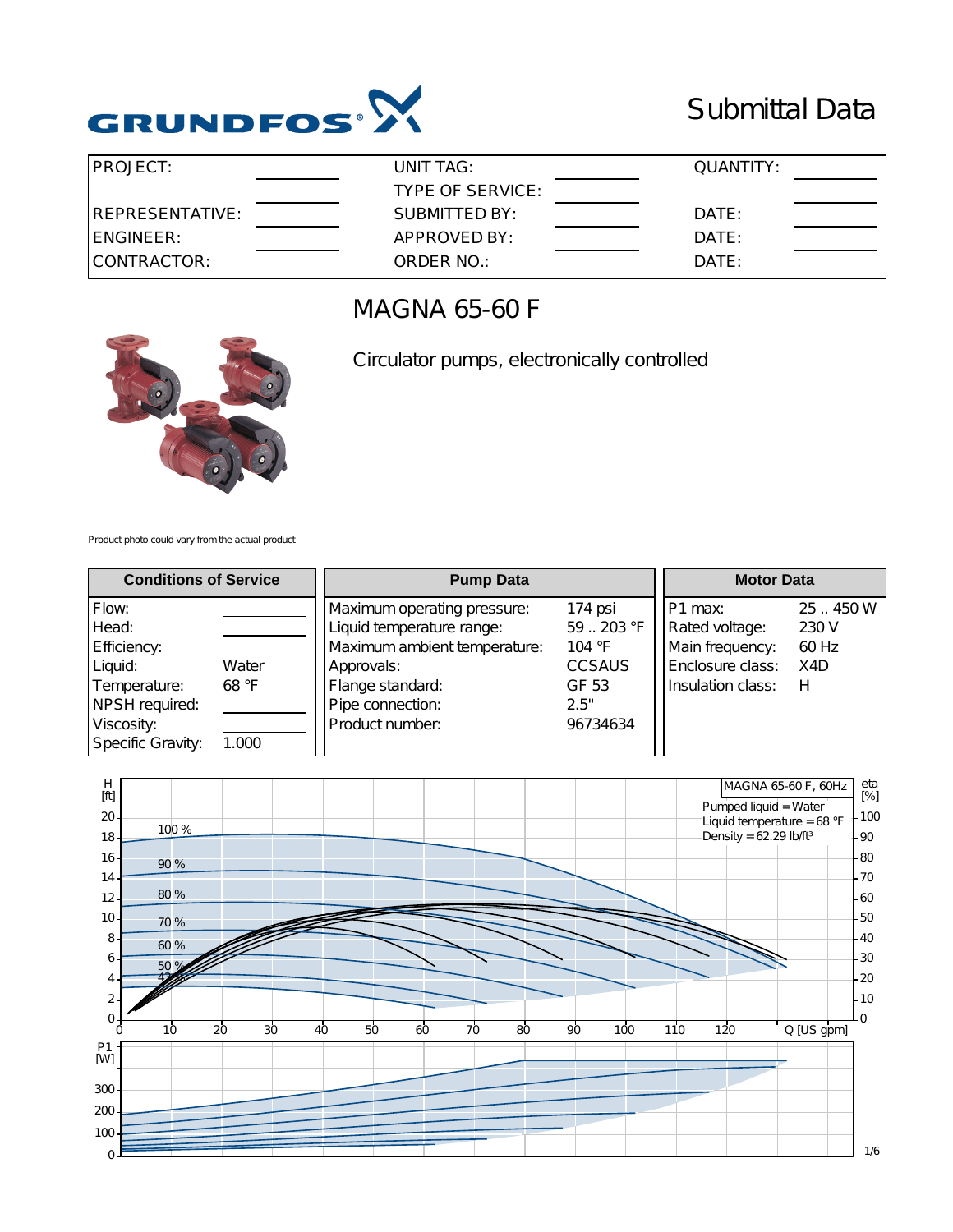# Submittal Data











### **Materials:**

Pump housing: Cast iron EN-GJL250 AISI A48 CL35 ASTM EN-GJL250 Impeller: Stainless steel DIN W.-Nr. 1.4301 AISI 304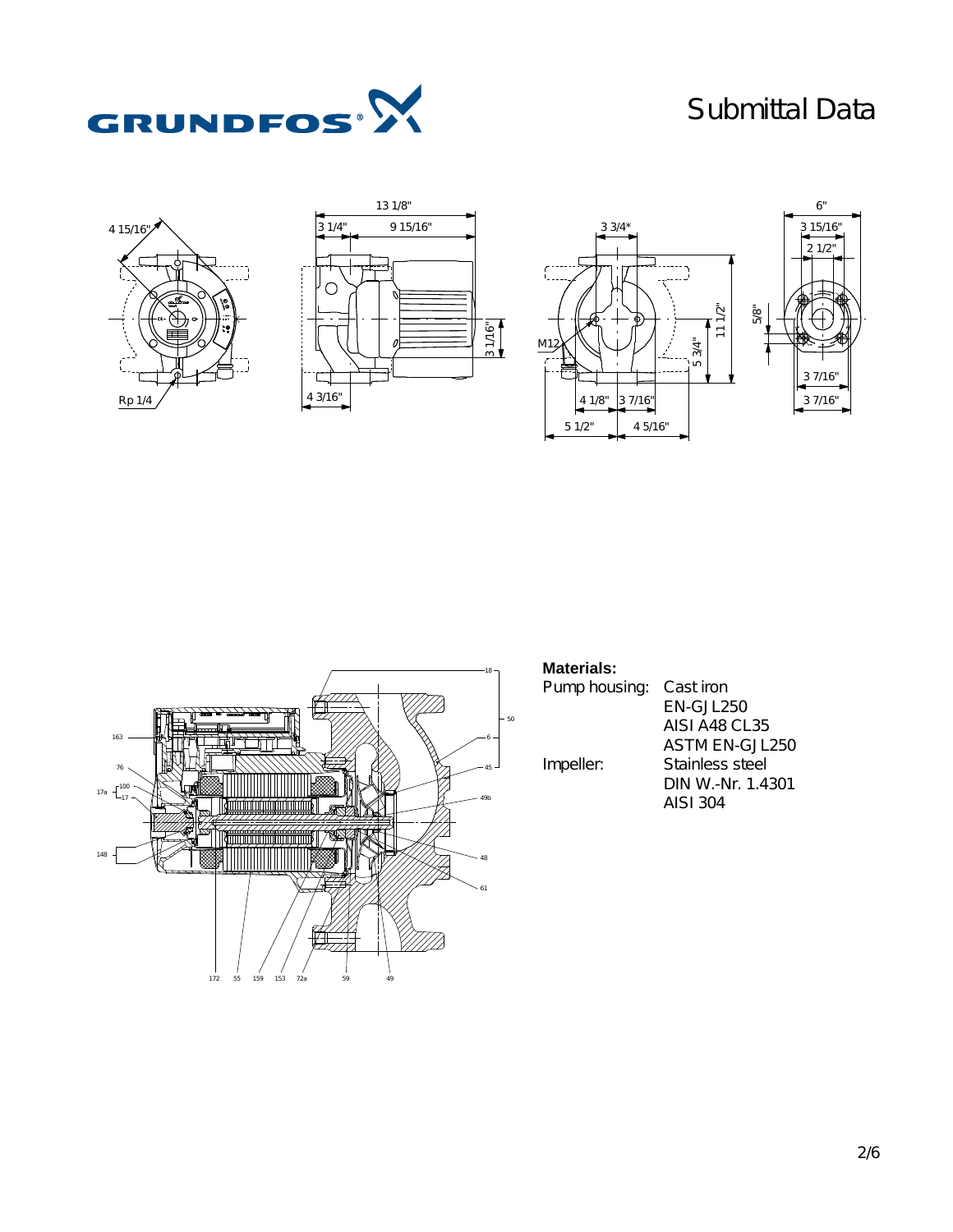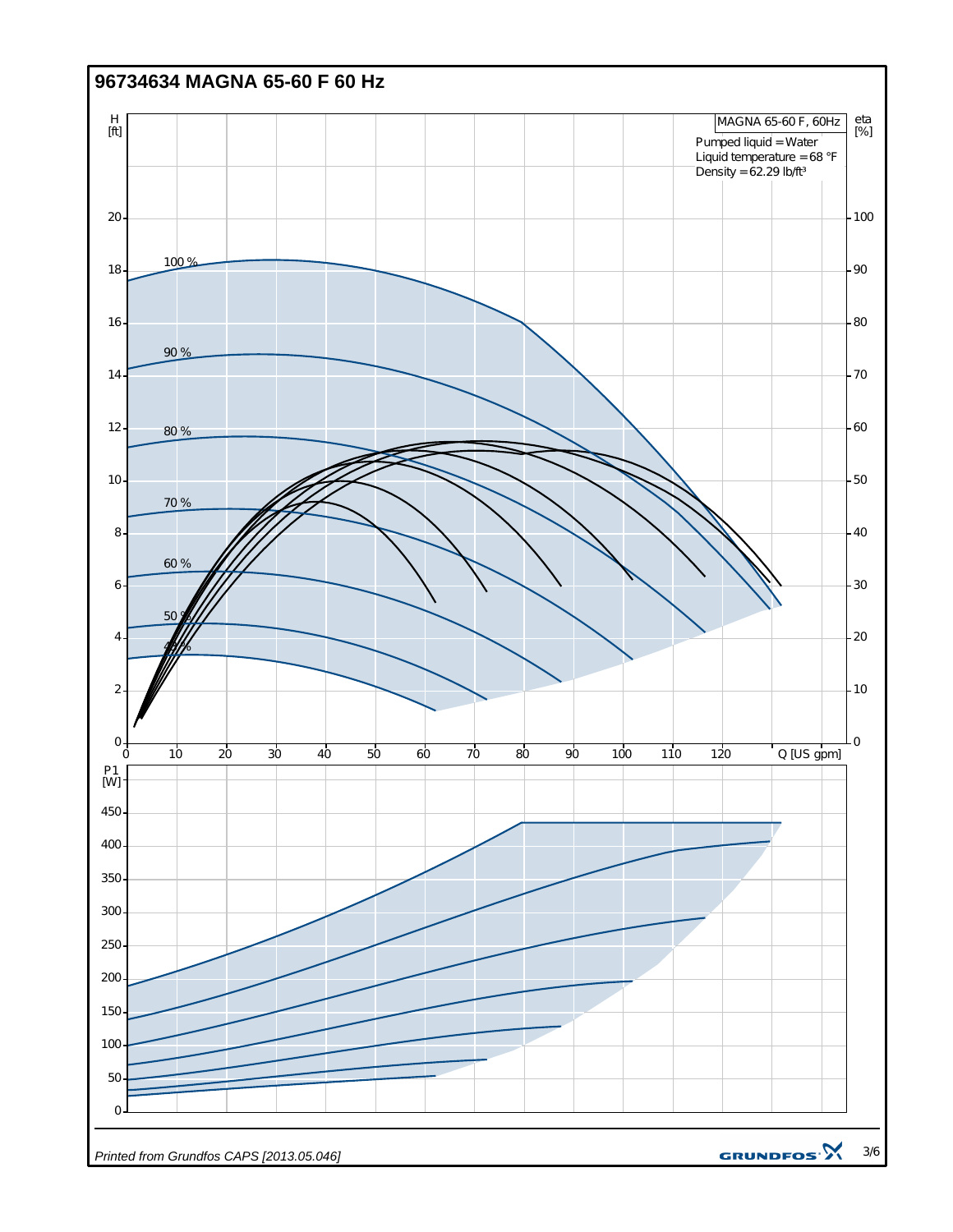| <b>Description</b>            | Value                    | $H_{\rm [ft]}$  |      |                   |       |                                      | MAGNA 65-60 F, 60Hz          |
|-------------------------------|--------------------------|-----------------|------|-------------------|-------|--------------------------------------|------------------------------|
| Product name:                 | <b>MAGNA 65-60 F</b>     |                 |      |                   |       | Pumped liquid = Water                |                              |
| Product Number:               | 96734634                 | $20 -$          | 100% |                   |       |                                      | Liquid temperature = $68 °F$ |
| EAN number:                   | 5700838118247            | 18 <sub>1</sub> |      |                   |       | Density = $62.29$ lb/ft <sup>3</sup> |                              |
|                               |                          | $16 -$          |      |                   |       |                                      |                              |
| <b>Technical:</b>             |                          | $14 -$          | 90 % |                   |       |                                      |                              |
| Head max:                     | 19.7 ft                  | $12 -$          | 80 % |                   |       |                                      |                              |
| TF class:                     | 110                      |                 |      |                   |       |                                      |                              |
| Approvals on nameplate:       | CCSAUS                   | $10 -$          | 70 % |                   |       |                                      |                              |
| Model:                        | E                        | 8.              | 60 % |                   |       |                                      |                              |
|                               |                          | 6               | 50   |                   |       |                                      |                              |
| <b>Materials:</b>             |                          | 4               |      |                   |       |                                      |                              |
| Pump housing:                 | Cast iron                | $2 \cdot$       |      |                   |       |                                      |                              |
|                               | EN-GJL250                | 0               |      |                   |       |                                      |                              |
|                               | AISI A48 CL35            | $\Omega$        | 20   | 40<br>60          | 80    | 100                                  | Q [US gpm]                   |
|                               | ASTM EN-GJL250           | $^{P1}_{[W]}$   |      |                   |       |                                      |                              |
| Impeller:                     | Stainless steel          |                 |      |                   |       |                                      |                              |
|                               | DIN W.-Nr. 1.4301        |                 |      |                   |       |                                      |                              |
|                               | AISI 304                 | 300             |      |                   |       |                                      |                              |
|                               |                          | 200             |      |                   |       |                                      |                              |
| Installation:                 |                          | 100             |      |                   |       |                                      |                              |
| Range of ambient temperature: | 32104 °F                 | U               |      |                   |       |                                      |                              |
| Maximum operating pressure:   | 174 psi                  |                 |      |                   |       |                                      |                              |
| Flange standard:              | GF 53                    |                 |      |                   |       |                                      |                              |
| Pipe connection:              | 2.5"                     |                 |      | 131/8<br>9 15/16  |       |                                      |                              |
| Pressure stage:               | <b>175 PSI</b>           | 4 1 5 / 16      |      |                   |       |                                      |                              |
| Port-to-port length:          | 11 1/2 in                |                 |      | n                 |       |                                      |                              |
|                               |                          |                 |      |                   |       |                                      |                              |
| Liquid:                       |                          |                 |      |                   | 31/16 |                                      |                              |
| Pumped liquid:                | Water                    |                 |      |                   |       |                                      |                              |
| Liquid temperature range:     | 59203 °F                 |                 |      | 43/16             |       | 37/16                                |                              |
| Liquid temp:                  | 68 °F                    |                 |      |                   |       | 51/2"<br>45/16"                      |                              |
| Density:                      | 62.29 lb/ft <sup>3</sup> |                 |      |                   |       |                                      |                              |
|                               |                          |                 |      |                   |       |                                      |                              |
| <b>Electrical data:</b>       |                          |                 |      |                   |       |                                      |                              |
| Power input - P1:             | 25.450W                  |                 |      |                   |       |                                      |                              |
| Maximum current consumption:  | 0.172A                   |                 |      |                   |       |                                      |                              |
| Main frequency:               | 60 Hz                    |                 |      |                   |       |                                      |                              |
| Rated voltage:                | 1 x 230 V                |                 |      |                   |       |                                      |                              |
| Enclosure class (IEC 34-5):   | X4D                      |                 |      |                   |       |                                      |                              |
| Insulation class (IEC 85):    | H                        |                 |      | \$#\$\$<br>}<br>} |       |                                      |                              |
|                               |                          |                 |      |                   |       |                                      |                              |
| <b>Controls:</b>              |                          |                 | ⊚    |                   |       |                                      |                              |
| Pos term box:                 | 15                       |                 |      |                   |       |                                      |                              |
|                               |                          |                 |      | ignal ou          | ୍ଚିତ୍ |                                      |                              |
| Others:                       |                          |                 |      |                   |       |                                      |                              |
| Net weight:                   | 107 lb                   |                 |      |                   |       |                                      |                              |
| Gross weight:                 | 54.9 lb                  |                 |      |                   |       |                                      |                              |
| Shipping volume:              | $2.83$ ft <sup>3</sup>   |                 |      |                   | 10    |                                      |                              |
| Energy label:                 | Α                        |                 |      |                   |       |                                      |                              |
|                               |                          |                 |      |                   |       |                                      |                              |
|                               |                          |                 |      |                   |       |                                      |                              |
|                               |                          |                 |      |                   |       |                                      |                              |
|                               |                          |                 |      |                   |       |                                      |                              |
|                               |                          |                 |      |                   |       |                                      |                              |
|                               |                          |                 |      |                   |       |                                      |                              |
|                               |                          |                 |      |                   |       |                                      |                              |
|                               |                          |                 |      |                   |       |                                      |                              |
|                               |                          |                 |      |                   |       |                                      |                              |
|                               |                          |                 |      |                   |       |                                      |                              |
|                               |                          |                 |      |                   |       |                                      |                              |
|                               |                          |                 |      |                   |       |                                      |                              |
|                               |                          |                 |      |                   |       |                                      |                              |
|                               |                          |                 |      |                   |       |                                      |                              |
|                               |                          |                 |      |                   |       |                                      |                              |
|                               |                          |                 |      |                   |       |                                      |                              |
|                               |                          |                 |      |                   |       |                                      |                              |
|                               |                          |                 |      |                   |       |                                      |                              |
|                               |                          |                 |      |                   |       |                                      |                              |

 $<sup>6</sup>$ </sup> 3 15/16" 2 1/2" 3 7/16" 3 7/16" 5/8" 5 3/4" 11 1/2"

0  $-10$  $-20$ 30 40  $-50$ 60  $-70$ 80 90  $-100$ 

eta [%]

*Printed from Grundfos CAPS [2013.05.046]*

GRUNDFOS<sup>.</sup> 4/6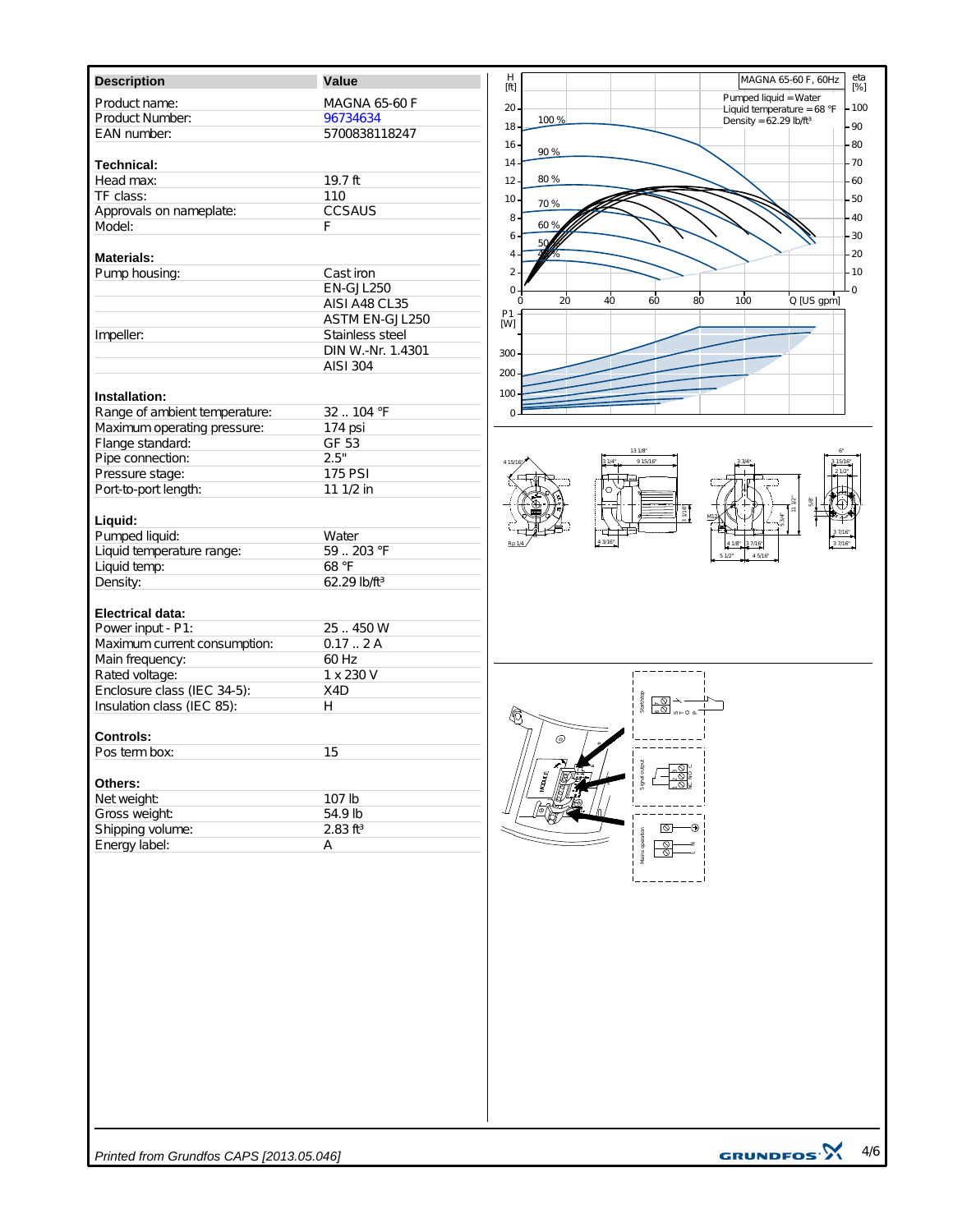#### **96734634 MAGNA 65-60 F 60 Hz**



Note! All units are in [mm] unless others are stated. Disclaimer: This simplified dimensional drawing does not show all details.

Rp 1/4

*Printed from Grundfos CAPS [2013.05.046]*

 $\overline{5}$